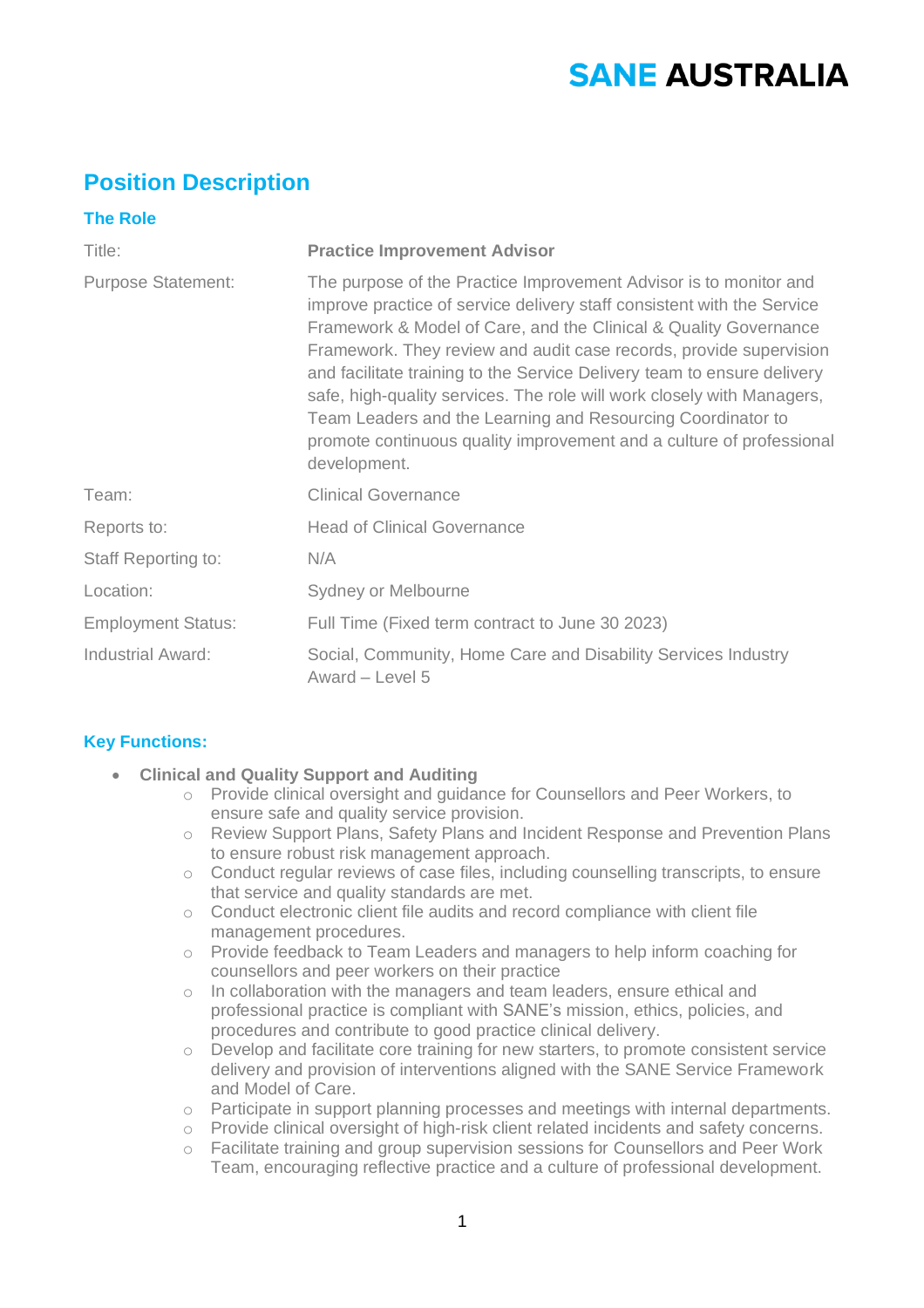- $\circ$  Maintain and promote a continuous quality improvement focus, through regular formal and informal communication with key stakeholders, including SANE Managers and Team Leaders.
- o Communicate regularly and effectively with Managers and Team Leaders by maintaining regular reporting, relating to clinical reviews in relation to competencies, compliance, and matters pertaining to concerns of performance.
- o Contribute to the development of best practice service delivery and assist SANE to achieve and maintain accreditation with relevant mental health standards.
- o Provide Service Delivery reports to the Head of Clinical Governance, flagging any emerging trends related to safety or quality concerns.

#### • **Skill Development**

- o Advise Managers and Team Leaders on emerging themes to inform development practice improvement plans team members.
- o Provide timely and constructive feedback to Service Delivery staff
- $\circ$  Develop policy and process related to the provision of internal and external supervision and facilitate group supervision sessions.
- o Develop and facilitate core training for Counselling and Peer Support Teams.
- o Provide clinical support and oversight of complex cases.
- $\circ$  Provide critical incident debriefing in consultation with the Head of Clinical Governance.
- **Quality and Safety** 
	- o Ensure services are delivered in accordance with SANE's processes and in line with our mission, vision and values.
	- o Promote understanding of regulatory frameworks, and adherence to Standards.
- **People and Culture** 
	- o Embrace the SANE Australia values in everything you do.
	- o Maintain respectful relationships and communications with all SANE Australia team members, partners and supporters.
	- o Help promote a company culture that encourages performance and high morale.

## **Key Relationships**

The Practice Improvement Specialist will need to develop strong external relationships with:

o External Clinical Supervisors

## **Essential Requirements - Key Selection Criteria:**

- **Skills & Expertise** 
	- o Demonstrated capacity and capability to provide individual and group clinical supervision.
	- o Knowledge of and experience with evidence-based counselling and peer work frameworks and an understanding of contemporary issues as they relate to SANE's clients.
	- o Experience and competence in the design and delivery of individual counselling and peer support involving diverse client groups in digital and telephone settings
	- $\circ$  Highly developed oral and written communication and interpersonal skills, with a particular focus on feedback.
	- o Has the ability to maintain confidentiality of all documentation.
	- o Capacity and willingness to contribute to a supportive and productive team environment.
	- o Ability to work effectively under pressure whilst retaining a strong eye for detail.
	- $\circ$  Demonstrated ability to produce relevant reports both verbally and written..